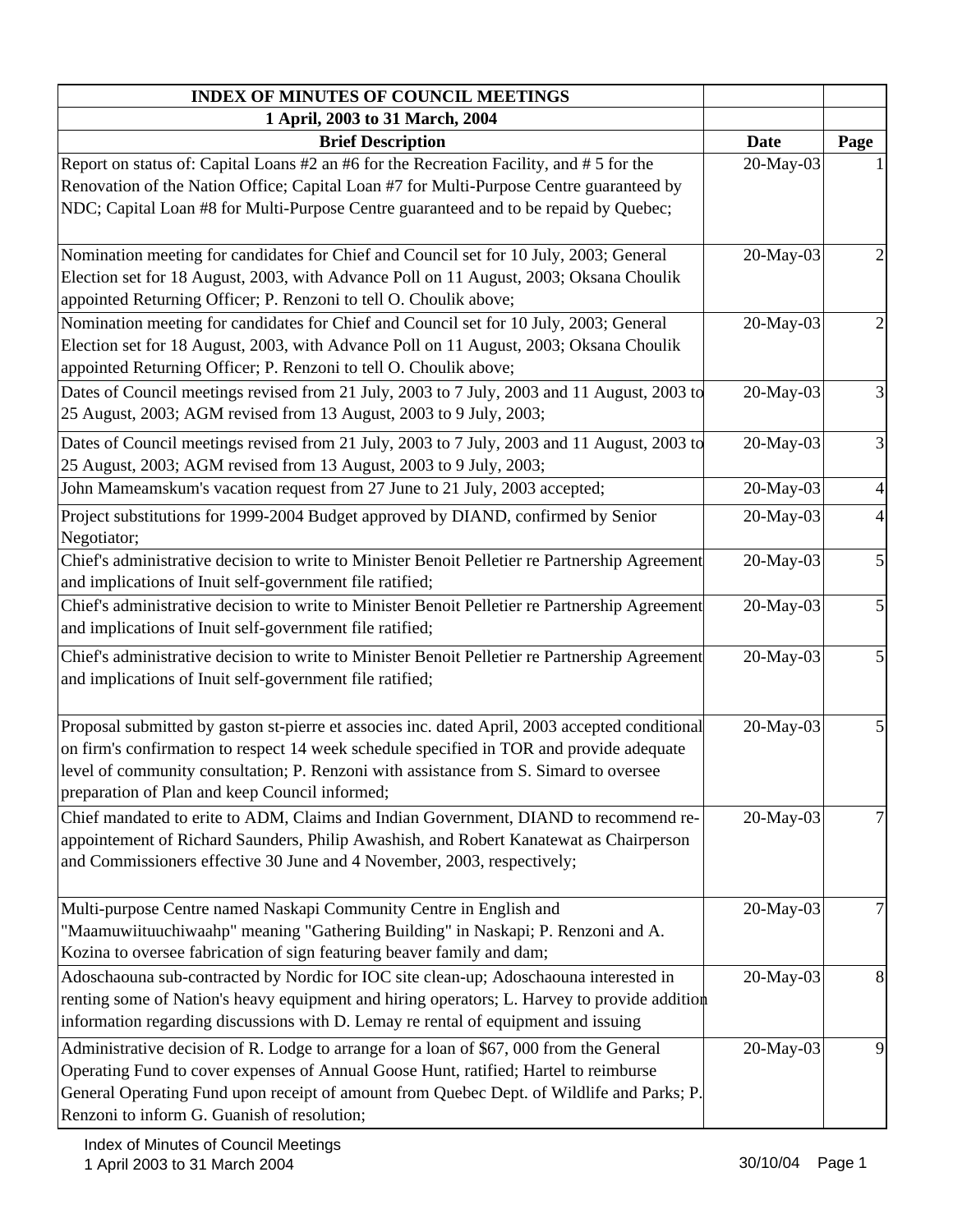| <b>Brief Description</b>                                                                      | <b>Date</b> | Page |
|-----------------------------------------------------------------------------------------------|-------------|------|
| Administrative decision of DiPW to make Joe Peastitute a permanent employee with a salary     | 20-May-03   | 10   |
| increase to \$16.34 per hour retroactive to 17 October, 2002, ratified;                       |             |      |
| Administrative decision of Chief to write to M. Lortie and the Naskapi population concerning  | 20-May-03   | 11   |
| threats against the Nurses and their being disturbed at their residences for minor matters,   |             |      |
| ratified;                                                                                     |             |      |
| Funding request to CRD re-submitted by P. Renzoni on 30 April, 2003; Chief and C.             | 20-May-03   | 12   |
| Calderhead to represent Nation at National Assembly of CRD in Sept-Iles on 6 June, 2003;      |             |      |
| Budget of up to \$3,300 to offset airfare of R. Sandy-Robinson, G. Sandy and R. Shecanapish   | 20-May-03   | 13   |
| to attend G. Sandy's convocation in Kingston approved; P. Renzoni to present to Council a     |             |      |
| draft policy addressing requests to offset graduation travel costs;                           |             |      |
| Budget of up to \$3,300 to offset airfare of R. Sandy-Robinson, G. Sandy and R. Shecanapish   | 20-May-03   | 13   |
| to attend G. Sandy's convocation in Kingston approved; P. Renzoni to present to Council a     |             |      |
| draft policy addressing requests to offset graduation travel costs;                           |             |      |
| P. Renzoni reports DIAND acknowledgement of letter regarding commencement of                  | 20-May-03   | 14   |
| negotiations of Capital Funding Agreement 2004-2009;                                          |             |      |
| Council consents to KEAC access to information request to Ministere de l'Environnment to      | 20-May-03   | 14   |
| see documents submitted to it by NCMI;                                                        |             |      |
| Council consents to KEAC access to information request to Ministere de l'Environnment to      | 20-May-03   | 14   |
| see documents submitted to it by NCMI;                                                        |             |      |
| Council consents to KEAC access to information request to Ministere de l'Environnment to      | 20-May-03   | 14   |
| see documents submitted to it by NCMI;                                                        |             |      |
| Amending Consolidated Contribution Agreement No. QC0400034 for fiscal year 2003-2004          | 20-May-03   | 15   |
| ratified;                                                                                     |             |      |
| Administrative decision of DG to approve an amount of \$940 towards Youth Camp for            | 20-May-03   | 16   |
| special needs students to be held 24 and 25 May, 2003, ratified; JSMS to bill Nation for it's |             |      |
| portion after Camp occurs;                                                                    |             |      |
| Administrative decision of DG to approve an amount of \$940 towards Youth Camp for            | 20-May-03   | 16   |
| special needs students to be held 24 and 25 May, 2003, ratified; JSMS to bill Nation for it's |             |      |
| portion after Camp occurs;                                                                    |             |      |
| C. Calderhead to represent Nation at Economic Development Commission training session ar      | 20-May-03   | 17   |
| AGA in Quebec on 17 and 18 June, 2003;                                                        |             |      |
| Administrative decision of C. Calderhead to approve \$3 818 representing 80% of patent costs  | 20-May-03   | 18   |
| associated with Ecolure Inc. ratified; Nation recognized as sponsor; C. Calderhead to         |             |      |
| Deadline for organizations to submit business plans to Industry Canada postponed to 6 June,   | 20-May-03   | 19   |
| 2003; Naskapi Imuun has posted RFP for implementation of services on IC's "SourceCAN"         |             |      |
| website; Council will review proposals;                                                       |             |      |
| Deadline for organizations to submit business plans to Industry Canada postponed to 6 June,   | 20-May-03   | 19   |
| 2003; Naskapi Imuun has posted RFP for implementation of services on IC's "SourceCAN"         |             |      |
| website; Council will review proposals;                                                       |             |      |
| Deadline for organizations to submit business plans to Industry Canada postponed to 6 June,   | 20-May-03   | 19   |
| 2003; Naskapi Imuun has posted RFP for implementation of services on IC's "SourceCAN"         |             |      |
| website; Council will review proposals;                                                       |             |      |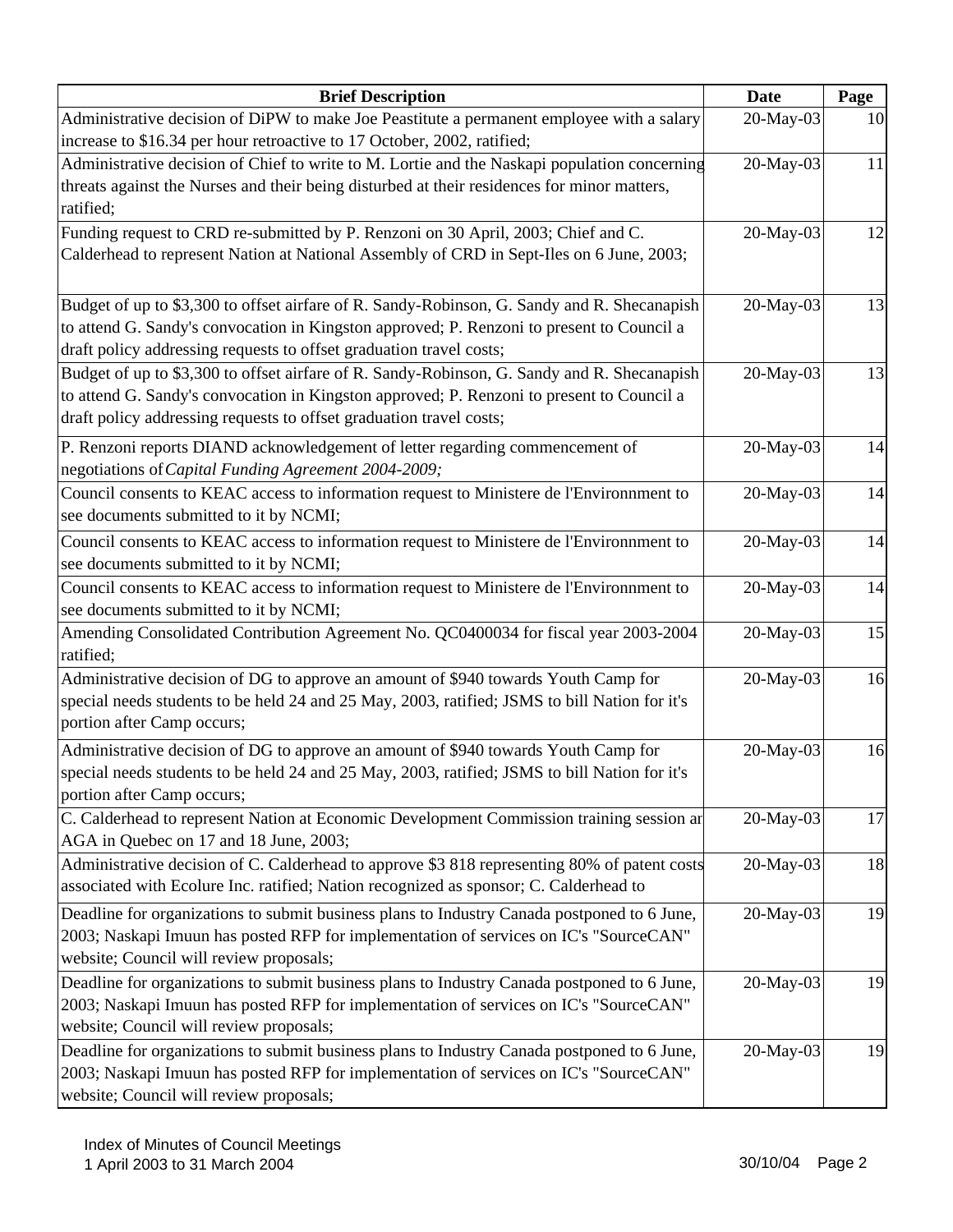| <b>Brief Description</b>                                                                          | <b>Date</b> | Page |
|---------------------------------------------------------------------------------------------------|-------------|------|
| Update of search for water quality technician training provided; Mr Patrick Pien eligible for     | 20-May-03   | 19   |
| training, having passed both required tests; Unclear whether Sandy Einish intends to write        |             |      |
| second test after passing first; P. Renzoni undertakes to as Billy Shecanapish re his interest in |             |      |
| writing said tests;                                                                               |             |      |
| Update of search for water quality technician training provided; Mr Patrick Pien eligible for     | 20-May-03   | 19   |
| training, having passed both required tests; Unclear whether Sandy Einish intends to write        |             |      |
| second test after passing first; P. Renzoni undertakes to as Billy Shecanapish re his interest in |             |      |
| writing said tests;                                                                               |             |      |
| DiPW mandated to present Council with cost estimates for the construction of ground-level         | 20-May-03   | 20   |
| decks at Houses Nos 41 and 58;                                                                    |             |      |
| Status Report re Carpentry Training Programme to be held in Summer, 2003; practical               | 20-May-03   | 20   |
| projects identified include: construction of R. Sandy's small engine repair shop; renovation of   |             |      |
| churce basement and some housing maintenance; DiPW and A. Kozina to meet to identify              |             |      |
| housing maintainance works for programme;                                                         |             |      |
| Status Report re Carpentry Training Programme to be held in Summer, 2003; practical               | 20-May-03   | 20   |
| projects identified include: construction of R. Sandy's small engine repair shop; renovation of   |             |      |
| churce basement and some housing maintenance; DiPW and A. Kozina to meet to identify              |             |      |
| housing maintainance works for programme;                                                         |             |      |
| Childcare Services Initiative budget of \$88,000 allocated to cover portion of salaries of        | 20-May-03   | 21   |
| professional staff and for professional development activities for staff; C. Calderhead to        |             |      |
| administer, and to forward certified copy of resolution to FNQL HSSC and Sachidun Board           |             |      |
| of Directors;                                                                                     |             |      |
| Childcare Services Initiative budget of \$88,000 allocated to cover portion of salaries of        | 20-May-03   | 21   |
| professional staff and for professional development activities for staff; C. Calderhead to        |             |      |
| administer, and to forward certified copy of resolution to FNQL HSSC and Sachidun Board           |             |      |
| of Directors;                                                                                     |             |      |
| Chief's decision to execute letter supporting Air Inuit's proposal to offer scheduled air service | 20-May-03   | 22   |
| between Schefferville, Wabush and Sept-Iles endorsed;                                             |             |      |
| Chief mandated to sign Confidentiality Agreement with LabMag;                                     | 20-May-03   | 25   |
| Chief mandated to sign Confidentiality Agreement with LabMag;                                     | 20-May-03   | 25   |
| Funding application submitted to Transport Canada and DIAND by P. Wilkinson on 9 May,             | 20-May-03   | 25   |
| 2003, endorced;                                                                                   |             |      |
| Agreement proposed by Air Inuit Ltd dated 21 April, 2003, accepted subject to opportunities       | 20-May-03   | 26   |
| for review contained therein; P. Renzoni to provide certified copy of resolution to Peter         |             |      |
| Horsman, Air Inuit's president;                                                                   |             |      |
| P. Wilkinson reports that results of hydroelectric studies conducted in 2002 would be             | 20-May-03   | 27   |
| available by mid May, 2003 and that he would be happy to present them to Council                  |             |      |
| Secretary/Receptionist's request for maternity leave from 1 August, 2003, approved; B. Pande      | 20-May-03   | 28   |
| and M. Chescappio to prepare and post job description for position of replacement for             |             |      |
| duration of leave                                                                                 |             |      |
| SAP Administrator's request for maternity leave from 15 August, 2003, approved; Anne              | 20-May-03   | 28   |
| Mokoush-Einish transferred from position withing Accounts Department with no change in            |             |      |
| salary; B. Pande and M. Chescappio to prepare and post job description for position vacated       |             |      |
| by Anne-Mokoush; Einish                                                                           |             |      |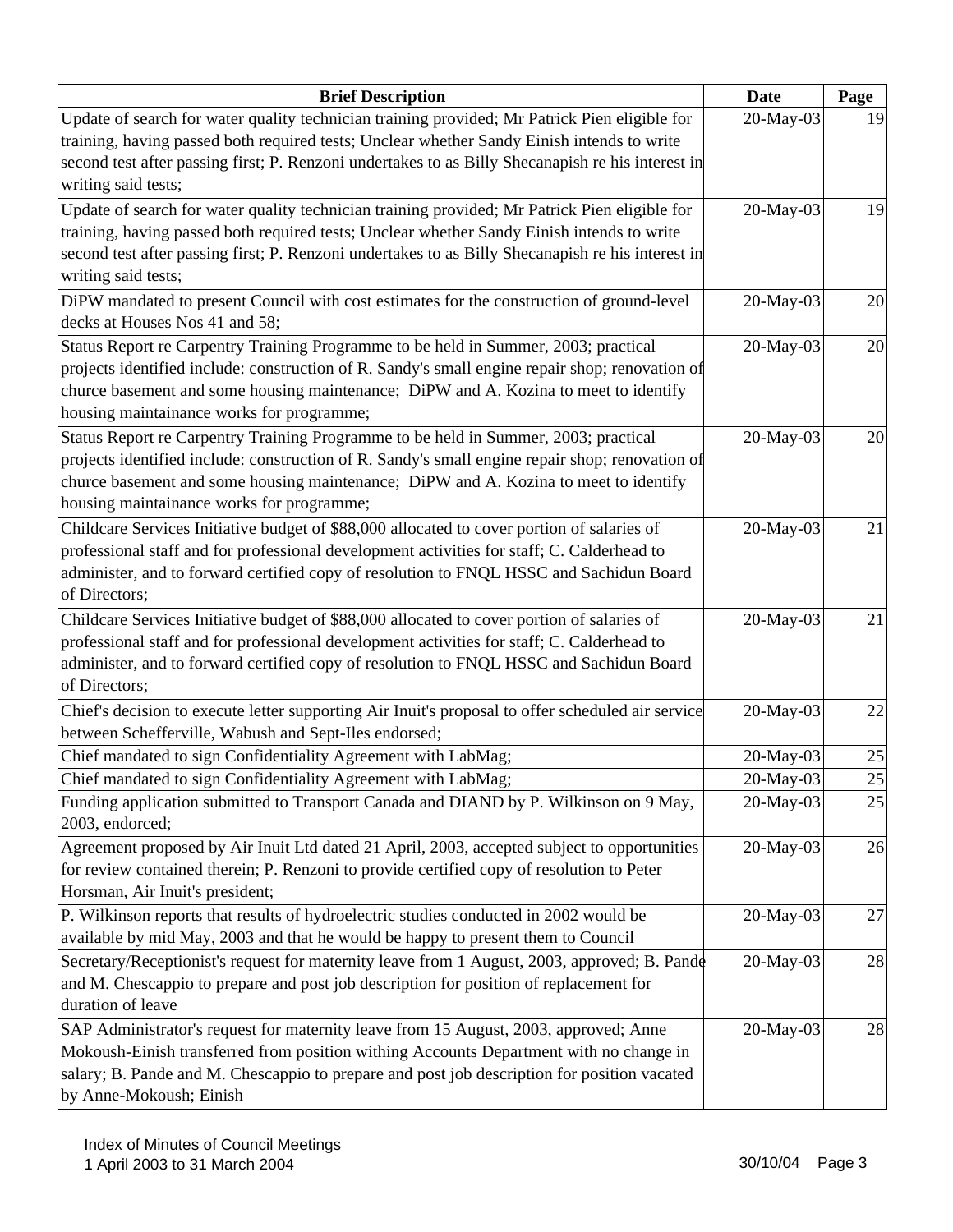| <b>Brief Description</b>                                                                      | <b>Date</b> | Page |
|-----------------------------------------------------------------------------------------------|-------------|------|
| Members of Selection Committee for Director General appointed by both Quebec and CLSC,        | 20-May-03   | 29   |
| P. Wilkinson appointed as non-voting member to assist Naskapi members in complex              |             |      |
| procedure;                                                                                    |             |      |
| P. Wilkinson to attend meeting with IOC re contracting opportunities for rail service between | 20-May-03   | 29   |
| Labrador City and Sept-Iles;                                                                  |             |      |
| P. Wilkinson to attend meeting with IOC re contracting opportunities for rail service between | 20-May-03   | 29   |
| Labrador City and Sept-Iles;                                                                  |             |      |
| Working drawings in Progress, organigramme, and construction schedule presented by A.         | 20-May-03   | 30   |
| Kozina and approved; P. Renzoni and R. Lodge to identify sources of funding to cover a        |             |      |
| potential shortfall of \$21,000 per house;                                                    |             |      |
| M. Swappie appointed Site Superintendent; DiPW & Bruser to prepare that job description,      | 20-May-03   | 33   |
| job descriptions for 3 Team Leaders and other employees in organigramme; Personnel            |             |      |
| Committee to interview candidates and recommend to Council; DiPW, M. Swappie, Jacques         |             |      |
| St-Laurent to act as resource persons for interviews;                                         |             |      |
|                                                                                               |             |      |
| DiPW to inform persons to be allocated Phase XVIII houses that they will be built according   | 20-May-03   | 33   |
| to specifications approved in Resolution No.03-May20-26;                                      |             |      |
| A. Kozina to retain a roofing specialist and a civil/mechanical/electrical specialist for the | 20-May-03   | 34   |
| inspection of high priority maintenance items in Nation's Housing stock and to prepare TOR    |             |      |
| for inspection of medium and low priority items for review by Council;                        |             |      |
| \$81,000 budget approved from Replacement Fund for replacement of 9 roofs in Summer,          | 20-May-03   | 36   |
| 2003; R. Lodge and P. Renzoni to ensure administrative matters adhered to; DPW and Bruser     |             |      |
| to order materials upon confirmation that Nation can access Replacement Fund;                 |             |      |
| A. Kozina presents wall and floor finishes to Council, and offers to take Council on a tour;  | 20-May-03   | 37   |
|                                                                                               |             |      |
| P. Wilkinson reports that Minister Rémy Trudel wrote on 11 April, 2003, confirming            | 20-May-03   | 37   |
| Quebec's interest in negotiating an agreement and promising further meetings;                 |             |      |
|                                                                                               |             |      |
| P. Wilkinson reports that Makivik, Canada and Quebec wrote on 4 April, 2003, agreeing to      | 20-May-03   | 38   |
| pursue the dialogue established in February, 2003, but that given change in provincial        |             |      |
| government, confirmation of its intentions and the identity of its negotiator will have to be |             |      |
| sought;                                                                                       |             |      |
| P. Wilkinson reports that Hydro-Quebec's position to be communicated via M. Andr              | 20-May-03   | 38   |
| Laporte, the negotiator for the Nation and the Nation Innu Matimekush/Lac-John;               |             |      |
| Recommendations contained in Peter Garrow's report of 17 April, 2003, endorsed, with the      | 20-May-03   | 38   |
| exception of the section entitled Proposed Structure for Better Health and Well-being of the  |             |      |
| Naskapi Community; E. Shecanapish and P. Renzoni to conduct further analysis of that          |             |      |
| section and prepare recommendations, and to oversee implementation of recommendations;        |             |      |
|                                                                                               |             |      |
| P. Renzoni reports that as of 9 May, 2003, the Committee's debt to the Nation was \$9,473.32, | 20-May-03   | 39   |
| but that charters organized between Schefferville and Whapmagoostui and Montreal will         |             |      |
| change that amount, further discussion to follow;                                             |             |      |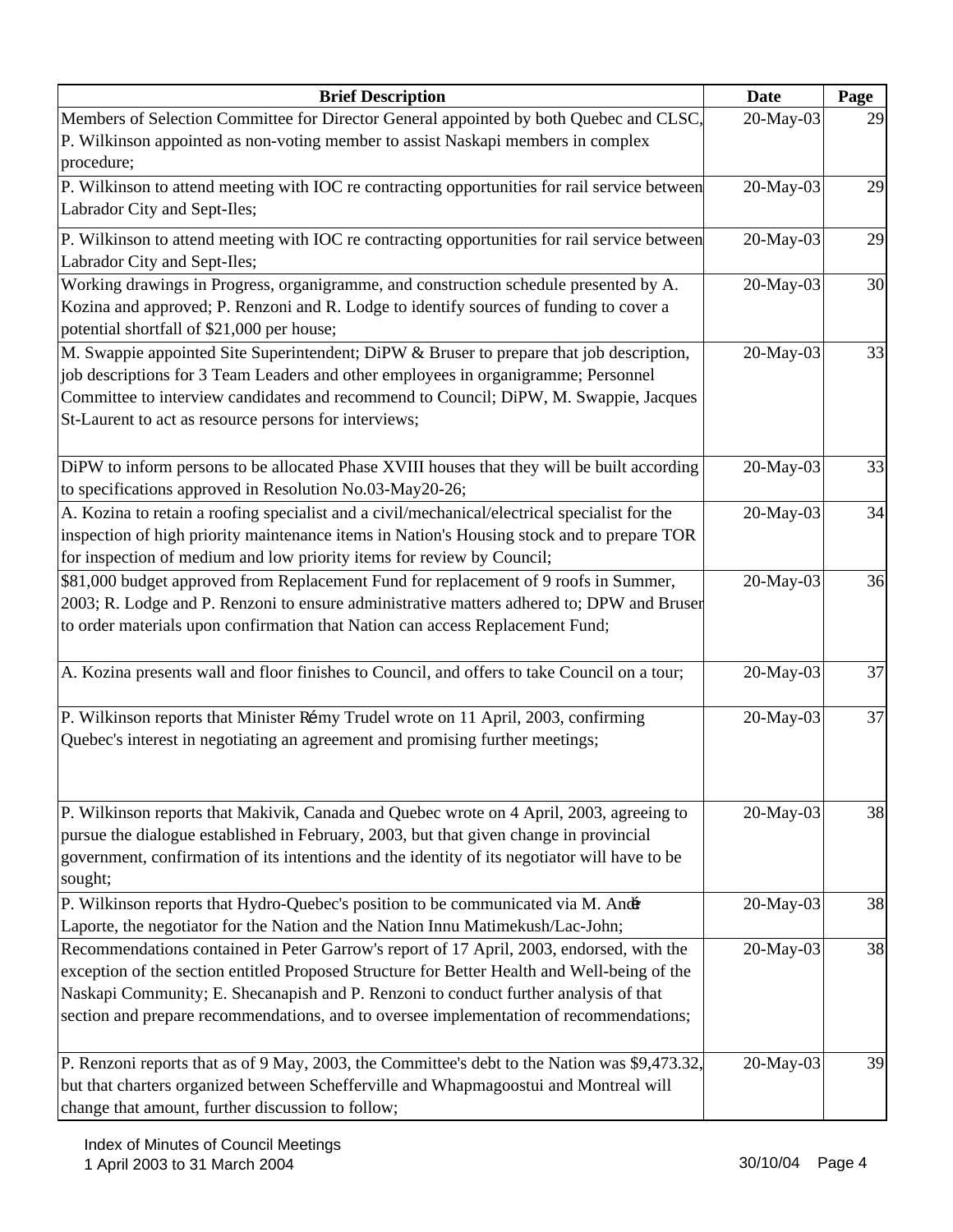| <b>Brief Description</b>                                                                        | <b>Date</b> | Page |
|-------------------------------------------------------------------------------------------------|-------------|------|
| HO to add following requests for houses to "Backlog": April Guanish, 5 December, 2002;          | 20-May-03   | 40   |
| James Chescappio, 30 March, 2003; Noah Swappie, 3 April, 2003; Edward Mameanskum                |             |      |
| dated 4 April, 2003; Shirley Pien, 8 April, 2003; and George Swappie, 2 May, 2003 and           |             |      |
| forward copy of updated list;                                                                   |             |      |
| HO to adjust Joanne Chemaganish's request for an apartment to "apartment/house", with date      | 20-May-03   | 40   |
| of first request 10 January, 2002 and to forward her a copy of updated list in                  |             |      |
| acknowledgment of her request;                                                                  |             |      |
| Total arrears as of 31 March, 2003 are $$695,605.31$ , the equivalent of 3 and $1/2$ houses; R. | 20-May-03   | 41   |
| Logde observes that CMHC funding is decreasing while Nation needs are increasing, and           |             |      |
| urges Council to consider increasing rent;                                                      |             |      |
| HO and J. Chapman to table proposal for holding raffles and suggestions concerning              | 20-May-03   | 41   |
| eligibility to participate in such raffles;                                                     |             |      |
| Isabel Mokoush-Dominque to remain on Housing request list; Chief signs letter regarding         | 20-May-03   | 43   |
| policy on modifying new units; HO mandated to allocate House No. 132 no later than 25 June      |             |      |
| 2003;                                                                                           |             |      |
| Isabel Mokoush-Dominque to remain on Housing request list; Chief signs letter regarding         | 20-May-03   | 43   |
| policy on modifying new units; HO mandated to allocate House No. 132 no later than 25 June      |             |      |
| 2003;                                                                                           |             |      |
| HO mandated to allocate House No. 73;                                                           | 20-May-03   | 43   |
|                                                                                                 |             |      |
|                                                                                                 |             |      |
| Chief to serve notice to Susan Tooma that she has until 23 June, 2003 to re-occupy House        | 20-May-03   | 44   |
| No.61, failing which her lease will be terminated; HO to re-allocate House No. 61 if it is not  |             |      |
| occupied by 23 June;                                                                            |             |      |
| Chief to serve notice to Susan Tooma that she has until 23 June, 2003 to re-occupy House        | 20-May-03   | 44   |
| No.61, failing which her lease will be terminated; HO to re-allocate House No. 61 if it is not  |             |      |
| occupied by 23 June;                                                                            |             |      |
| Chief to serve notice to Noat Chemaganish that lease for House No. 22 to be terminated 23       | 20-May-03   | 45   |
| June, 2003; DiPW to prepare cost estimate for repairs to House No. 22; HO to add total cost     |             |      |
| of repairs to Noat Chemaganish's debt to Housing Program;                                       |             |      |
| Chief to serve notice to Noat Chemaganish that lease for House No. 22 to be terminated 23       | 20-May-03   | 45   |
| June, 2003; DiPW to prepare cost estimate for repairs to House No. 22; HO to add total cost     |             |      |
| of repairs to Noat Chemaganish's debt to Housing Program;                                       |             |      |
| DiPW to prepare cost estimate for repairs to Apt. No. 210; HO to allocate Apt. No. 210;         | 20-May-03   | 45   |
|                                                                                                 |             |      |
| DiPW to prepare cost estimate for repairs to Apt. No. 210; HO to allocate Apt. No. 210;         | 20-May-03   | 45   |
|                                                                                                 |             |      |
| DiPW to prepare cost estimate for repairs to Maisonette No. 124; HO to allocate Maisonnette     | 20-May-03   | 46   |
| No. 124;                                                                                        |             |      |
| DiPW to prepare cost estimate for repairs to Maisonette No. 124; HO to allocate Maisonnette     | 20-May-03   | 46   |
| No. 124;                                                                                        |             |      |
| Repairs to House No. 118 under way since August, 2002, after a fire; Cheyenne Vachon-           | 20-May-03   | 46   |
| Swappie has continued rent payments while living elsewhere; tiles to be installed by Carpentr   |             |      |
| training program;                                                                               |             |      |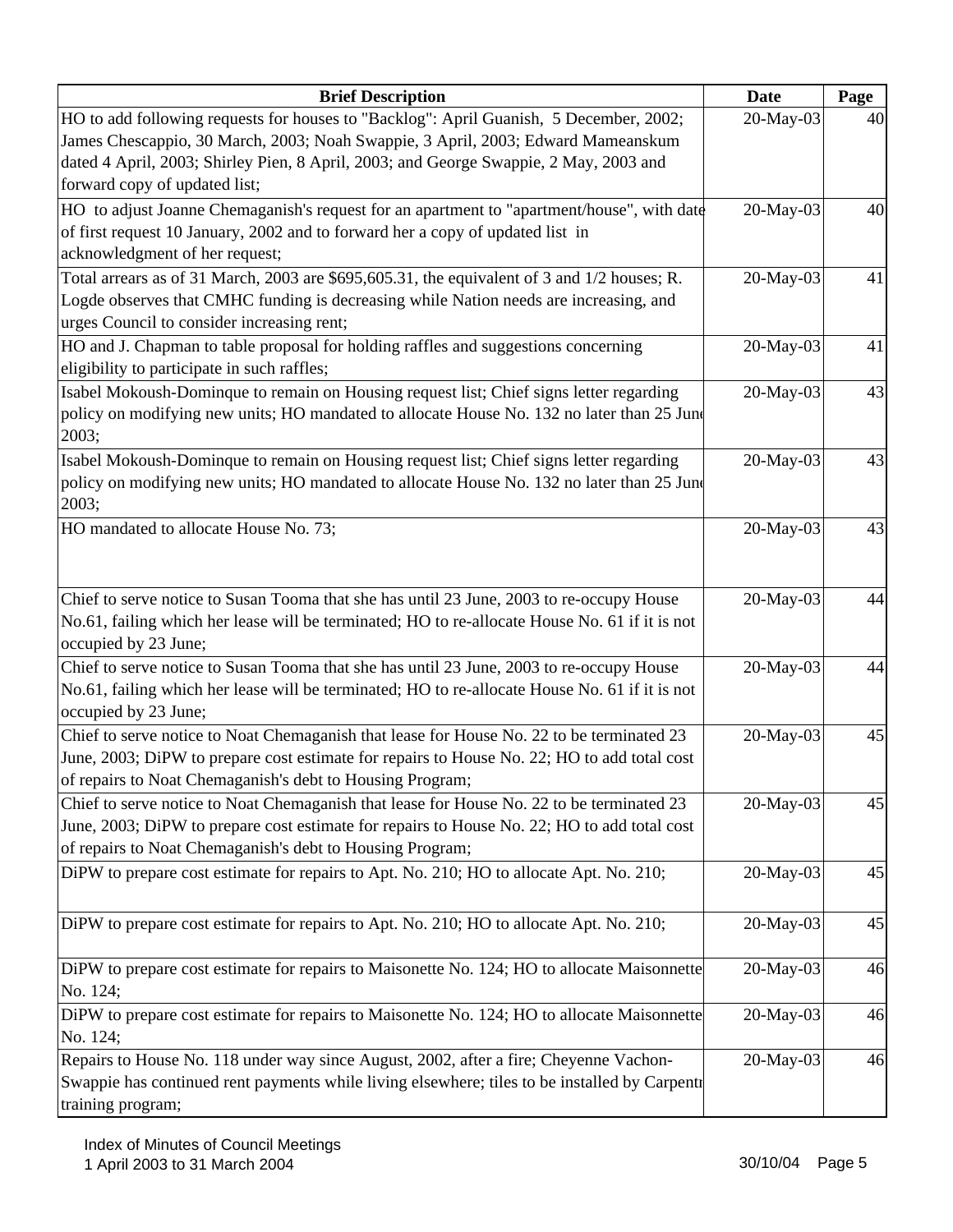| <b>Brief Description</b>                                                                          | <b>Date</b> | Page |
|---------------------------------------------------------------------------------------------------|-------------|------|
| Chief mandated to write to Police Force requesting it to evict Linda Einish from House No.        | 20-May-03   | 46   |
| 129 on grounds she is illegal occupant; DiPW to prepare estimate for repairs; HO to allocate      |             |      |
| House No. 129;                                                                                    |             |      |
| Chief mandated to write to Police Force requesting it to evict Linda Einish from House No.        | 20-May-03   | 46   |
| 129 on grounds she is illegal occupant; DiPW to prepare estimate for repairs; HO to allocate      |             |      |
| House No. 129;                                                                                    |             |      |
| Chief mandated to write to Police Force requesting it to evict Linda Einish from House No.        | 20-May-03   | 46   |
| 129 on grounds she is illegal occupant; DiPW to prepare estimate for repairs; HO to allocate      |             |      |
| House No. 129;                                                                                    |             |      |
| Council reviews 12-month report to 31 March, 2003, and variance analysis, noting deficit of       | 20-May-03   | 47   |
| \$177 692 and explanation from R. Lodge;                                                          |             |      |
| Jacob Mameanskum mandated to resume responsibilities as Sewage Treatment Operator on              | 20-May-03   | 49   |
| interim basis; DiPW to oversee implemenation of resolution;                                       |             |      |
| Council reviews 12-month report to 31 March, 2003, noting deficit of \$32 526;                    | 20-May-03   | 49   |
| R. Lodge undertakes to present revenues and expenditures for 12 months ending 31 March,           | 20-May-03   | 50   |
| 2003, at next meeting;                                                                            |             |      |
| Council reviews 12-month report to 31 March, 2003, noting an overspend of \$46 336, due           | 20-May-03   | 50   |
| largely to extended closure of pool in Spring and Summer, 2002, and maintenance expenses;         |             |      |
|                                                                                                   |             |      |
| Council reviews Capital Expenditure Budget 1999/2004 and Major Special Projects. 16               | 20-May-03   | 50   |
| May, 2003, noting that both major projects for 2002/03 cost significantly more that original      |             |      |
| estimates;                                                                                        |             |      |
| P. Renzoni mandated to ensure Council meeting is convened around 30 June, 2003, to discuss        | 20-May-03   | 50   |
| renewal of the policies from 1 July, 2003; in event it is not possible to convene the meeting $R$ |             |      |
| Lodge mandated to take actions to ensure continuation of coverage;                                |             |      |
| L. Harvey reports that he will soon become part-owner of Bruser and Associates, at which          | 20-May-03   | 51   |
| point he will begin to assume more responsibility for Nation files;                               |             |      |
| Drawing prepared by Bruser & Ass. Of 12 May, 2003 for site selection approved;                    | 20-May-03   | 52   |
| DiPW mandated to assign addresses to the Nation's municipal buildings and inform pertinent        | 20-May-03   | 52   |
| personnel and organizations;                                                                      |             |      |
| DiPW and Bruser and Ass. mandated to prepare cost estimate for the installation of vinyl tiles    | 20-May-03   | 52   |
| at JSMS in Summer, 2003, and submit to school;                                                    |             |      |
| DiPW and Bruser and Ass. mandated to prepare cost estimate for the installation of vinyl tiles    | 20-May-03   | 52   |
| at JSMS in Summer, 2003, and submit to school;                                                    |             |      |
| Bruser and Ass. mandated to ensure that purchase of re-fuelling truck is added to list of         | 20-May-03   | 53   |
| possible projects for upcoming 5-year Capital Plan negotiations with DIAND;                       |             |      |
| L. Harvey reports that he and DiPW to meet with representatives of Metshun Electrique to          | 20-May-03   | 54   |
| discuss concerns about reliability, communication and coordination problems;                      |             |      |
| DPW and Bruser mandated to oversee possible rental of heavy equipment and operators in            | 20-May-03   | 54   |
| connection with contract to clean-up IOC's mining sites in Schefferville area in Summer 2003;     |             |      |
|                                                                                                   |             |      |
| P. Mameanskum explans that DiPW preparing cost estimate for gravel re-loading of areas of         | 20-May-03   | 55   |
| access road for submission to MTQ for approval;                                                   |             |      |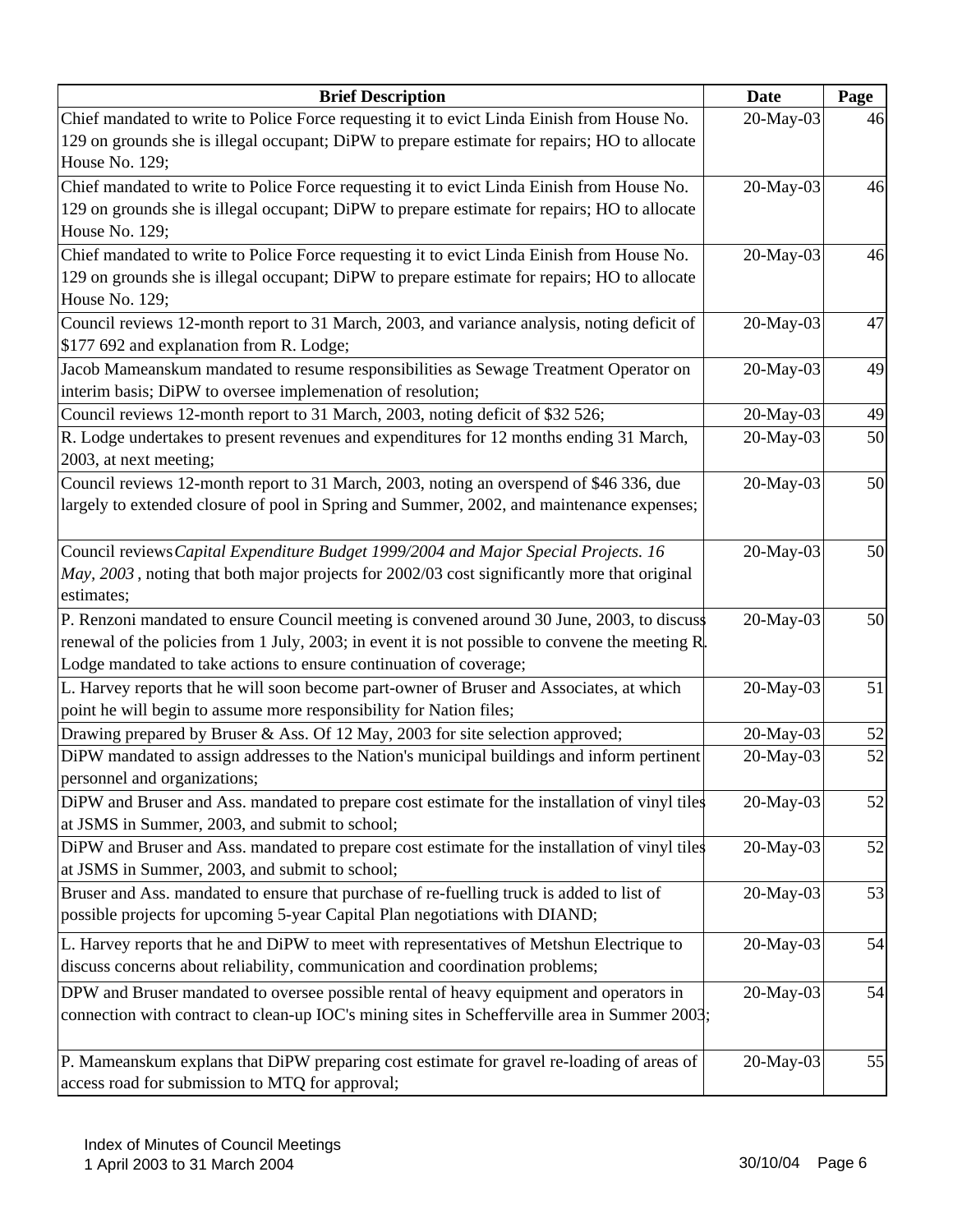| <b>Brief Description</b>                                                                                                                                                                                                                            | <b>Date</b> | Page |
|-----------------------------------------------------------------------------------------------------------------------------------------------------------------------------------------------------------------------------------------------------|-------------|------|
| P. Mameanskum explans that DiPW preparing cost estimate for gravel re-loading of areas of                                                                                                                                                           | 20-May-03   | 55   |
| access road for submission to MTQ for approval;                                                                                                                                                                                                     |             |      |
| DiPW mandated to prepare a cost estimate for repairs and renovations for review by Council                                                                                                                                                          | 20-May-03   | 55   |
|                                                                                                                                                                                                                                                     |             |      |
| \$3000 granted to offset costs of camping event in Montreal and Ste-Agathe between 26 June                                                                                                                                                          | 20-May-03   | 55   |
| and 3 July, 2003;                                                                                                                                                                                                                                   |             |      |
| Report on visit of Marlene Gagnon and François Lachance to Kawawachikamach;                                                                                                                                                                         | 20-May-03   | 56   |
| Report on visit of Maurice Desmeules and André Bengle to Kawawachikamach to review SA<br>expenditures; André Bengle likely to replace Maurice Desmeules as Nation's Funding Officer;                                                                | 20-May-03   | 57   |
| George Katismoko's request for funding to meet in Sept-Iles to discuss possible exchange<br>discussed; decision deferred pending further information from Jessica Mitchell;                                                                         | 20-May-03   | 57   |
| Fee of \$2 per 15 minutes to be charged for computer usage; E. Shecanapish to monitor use<br>and invoice users; Hartel to devise and implement procedure to enable E. Shecanapish to<br>implement the foregoing;                                    | 20-May-03   | 57   |
| Chief mandated to represent Nation at AGM in Quebec City on 17 to 19 June, 2003;                                                                                                                                                                    | $2-Jun-03$  |      |
| Chief mandated to represent Nation at AGM in Quebec City on 17 to 19 June, 2003;                                                                                                                                                                    | $2-Jun-03$  |      |
| \$300 donation from Heritage budget to the Canadian Heart and Stroke Foundation made in<br>honour of the late Walter Pascher                                                                                                                        | $2-Jun-03$  |      |
| No. 251 (Authorizing short-term borrowing under a bank operating line of credit of 1700                                                                                                                                                             | $2-Jun-03$  | 2    |
| 000\$ from 1 August, 2003, until 31 July, 2004) adopted;                                                                                                                                                                                            |             |      |
| R. Pratt mandated to inform M <sup>tre</sup> David Schulze that Nation not interested in participating in<br>proposed class action; make a direct application to Quebec for reimbursement of fuel tax and<br>keep Council apprised of developments; | $2-Jun-03$  |      |
| P. Renzoni undertakes to inform Michel Blondin that Nation does not intend to respond to no                                                                                                                                                         | $2-Jun-03$  |      |
| regarding Optional Protocol to the Convention on the Rights of the Child on the Sale of<br>Children, Child Prostitution and Child Pornography;                                                                                                      |             |      |
| Proposal submitted by RAMTelecom to expand high speed Internet service accepted with<br>various conditions; B. Pande and R. Lodge to identify funding for 50% of capital costs; B.<br>Pande to communicate with RAMTelecom;                         | $2-Jun-03$  |      |
| Proposal submitted by RAMTelecom to expand high speed Internet service accepted with<br>various conditions; B. Pande and R. Lodge to identify funding for 50% of capital costs; B.<br>Pande to communicate with RAMTelecom;                         | $2-Jun-03$  |      |
| Proposal submitted by RAMTelecom to expand high speed Internet service accepted with<br>various conditions; B. Pande and R. Lodge to identify funding for 50% of capital costs; B.<br>Pande to communicate with RAMTelecom;                         | $2-Jun-03$  |      |
| Request for employment from Paul Quéré of 28 May, 2003, refused; DiPW to inform<br>applicant;                                                                                                                                                       | $2-Jun-03$  | 8    |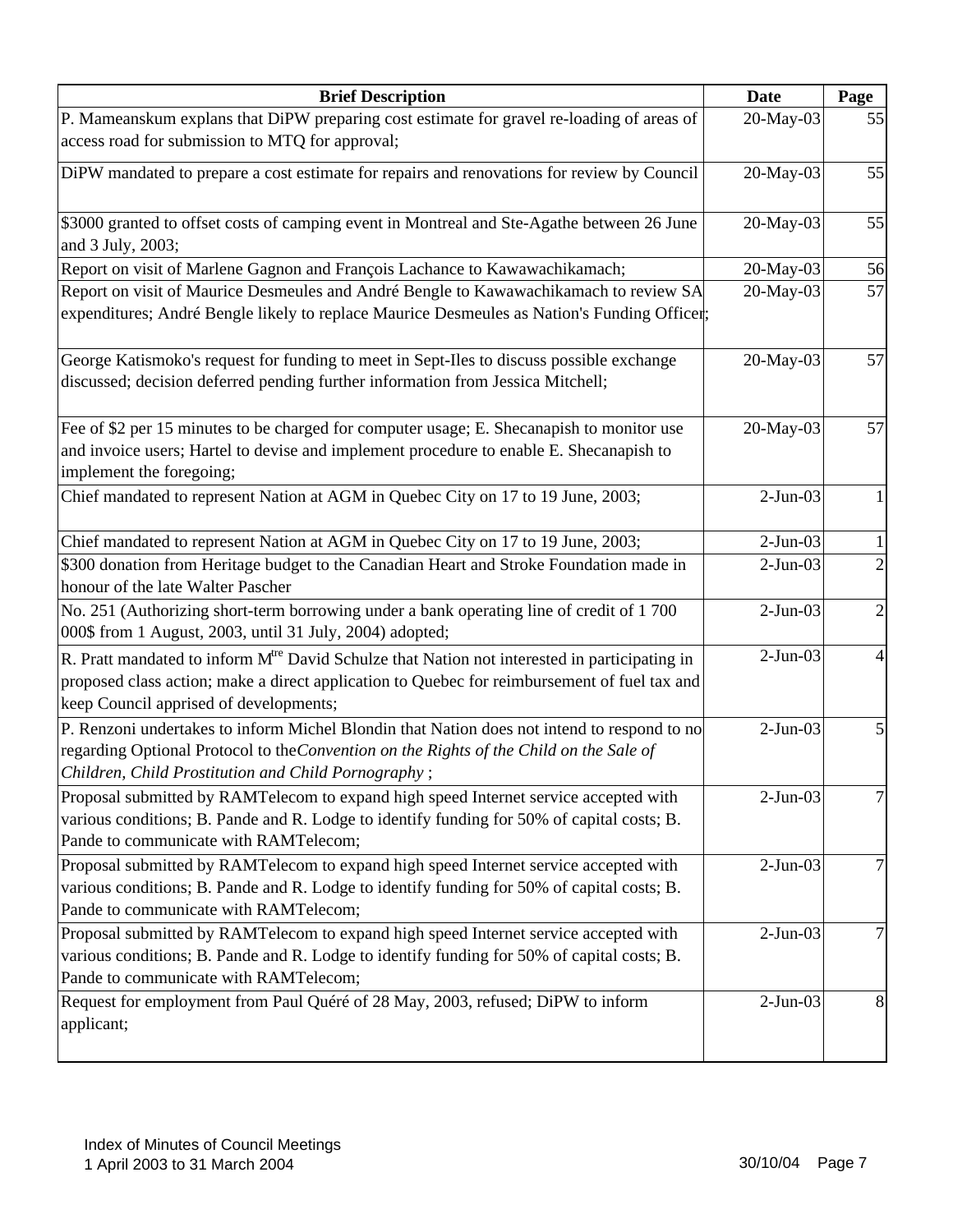| <b>Brief Description</b>                                                                         | Date       | Page |
|--------------------------------------------------------------------------------------------------|------------|------|
| B. Pande and G. Corbeil to obtain cost estimates for new truck and other equipment, training     | $2-Jun-03$ | 10   |
| for operation and basic maintenance of truck, ensure operational structure and procedures are    |            |      |
| implemented, and explore possible collaboration with Schefferville and Airport fire depts.;      |            |      |
| Bruser to verify regulating valve and prepare cost estimate to repair; B. Pande to update        |            |      |
| Council;                                                                                         |            |      |
| Head Start Operational Plan for fiscal year 2003-2004 approved; M. Mameanskum, with D.           | $2-Jun-03$ | 11   |
| vanRaalte and C. Calderhead to administer;                                                       |            |      |
| Head Start Operational Plan for fiscal year 2003-2004 approved; M. Mameanskum, with D.           | $2-Jun-03$ | 11   |
| vanRaalte and C. Calderhead to administer;                                                       |            |      |
| P. Renzoni and J.J. Einish to present Council with revised membership that includes, at a        | $2-Jun-03$ | 11   |
| minimum, the Recreation and Sports Coordinator as anex officio member.                           |            |      |
| B. Pande to draft a revised job description for E. Shecanapish that includes the management of   | $2-Jun-03$ | 11   |
| the Community Centre and the Recreation Facility and a \$2/hour salary increase, effective the   |            |      |
| start date of the Centre's operations;                                                           |            |      |
| B. Pande to draft a revised job description for E. Shecanapish that includes the management of   | $2-Jun-03$ | 11   |
| the Community Centre and the Recreation Facility and a \$2/hour salary increase, effective the   |            |      |
| start date of the Centre's operations;                                                           |            |      |
| G. Katsimoko and M.J. Einish transferred to Youth Coordinator and Youth Animator                 | $2-Jun-03$ | 12   |
| positions, subject to six-month probations; B. Pande to present job description for second part- |            |      |
| time Youth Animator;                                                                             |            |      |
| P. Renzoni undertakes to speak to HO re J. Chescappio's request on backlog list;                 | $2-Jun-03$ | 12   |
| E. Katsimoko's (House No. 28) request for renovations referred to DPW for consideration;         | $2-Jun-03$ | 13   |
|                                                                                                  |            |      |
| S. Simard updates Council on results of pilot projects for the removal of iron and manganese     | $2-Jun-03$ | 19   |
| from drinking water; S. Simard and P. Renzoni to meet with DIAND officials to obtain             |            |      |
| funding for an interim solution for fiscal year 2003-2004;                                       |            |      |
| J. Mameamskum summarizes letter from Health Food Committee asking whether drinking               | $2-Jun-03$ | 19   |
| water is safe, and S. Simard replies that it is tested regularly and is safe;                    |            |      |
|                                                                                                  |            |      |
| Budget of \$1 000 for advertisement promoting Nation in brochure being developed by Indiana      | $2-Jun-03$ | 20   |
| Marketing for distribution at Aboriginal Day events in Quebec City, 21 June, 2003 approved;      |            |      |
|                                                                                                  |            |      |
| Budget of \$1 000 for advertisement promoting Nation in brochure being developed by Indiana      | $2-Jun-03$ | 20   |
| Marketing for distribution at Aboriginal Day events in Quebec City, 21 June, 2003 approved;      |            |      |
|                                                                                                  |            |      |
| Chief to write to P. Charbonneau of Justice Department to encourage Quebec Court to rent         | $2-Jun-03$ | 21   |
| space in Community Centre when it sits in Kawawa at a cost of \$125 per half day                 |            |      |
|                                                                                                  |            |      |
| Chief to write to P. Charbonneau of Justice Department to encourage Quebec Court to rent         | $2-Jun-03$ | 21   |
| space in Community Centre when it sits in Kawawa at a cost of \$125 per half day;                |            |      |
|                                                                                                  |            |      |
| J. Mameamskum explains that his departure date may be changed by a few days but the              | $2-Jun-03$ | 21   |
| duration of his vacation would remain the same;                                                  |            |      |
| S. Simard to discuss with Transport Canada the possible acquisition of two radio towers on       | $2-Jun-03$ | 21   |
| Dolly Ridge at no cost; Council Meetings                                                         |            |      |
|                                                                                                  |            |      |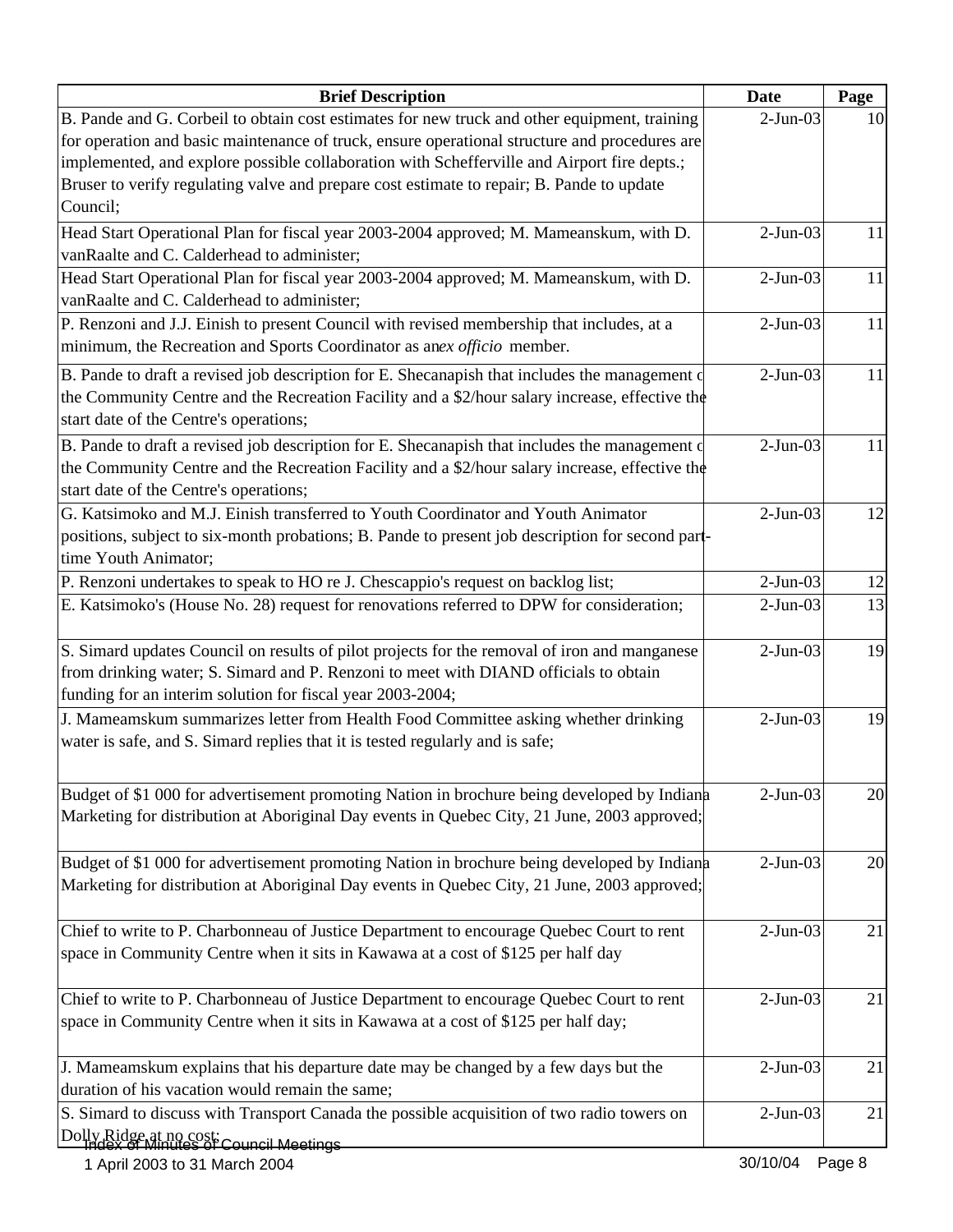| <b>Brief Description</b>                                                                                                                                                                                                                                                                               | Date       | Page           |
|--------------------------------------------------------------------------------------------------------------------------------------------------------------------------------------------------------------------------------------------------------------------------------------------------------|------------|----------------|
| Initial meeting between Guy Latouche of gaston st. pierre & associés inc. and Jacques Paré of<br>Technisol and Council;                                                                                                                                                                                | $2-Jun-03$ | 21             |
| P. Renzoni's administrative decision of 27 June, 2003, to accept the quotation from Aon Reid<br>Stenhouse dated 26 June, 2003, for a duration of 1 year ratified; R.Lodge to inform M.                                                                                                                 | 30-Jun-03  | 3              |
| Grandchamp and keep Council apprised;                                                                                                                                                                                                                                                                  |            |                |
| Father Sangster to be transferred to another parrish; Chief Einish recommends completing<br>renovations to basements as soon as possible; P. Renzoni reports that details to be presented a<br>meeting of 7 July, 2003;                                                                                | 30-Jun-03  | 3              |
| G. Katsimoko and M.J. Einish to receive regular salaries while serving as escorts during<br>Regional Native Games in Mashteuiatsh, 4 -7 July, 2003; 13 and 14 days of per diem<br>approved for other escorts totalling \$7 789.60; M. Swappie to code per diem to Aboriginal<br>Youth Gathering Acct.; | 30-Jun-03  |                |
| Grand Opening and Annual General Meeting postponed until 12 and 13 August, 2003; P.<br>Renzoni to advise the population and all pertinent individuals and organizations;                                                                                                                               | $7-Jul-03$ | $\overline{c}$ |
| Annual General Meeting postponed until 12 and 13 August, 2003; P. Renzoni to advise the<br>population and all pertinent individuals and organizations;                                                                                                                                                 | $7-Jul-03$ | $\overline{2}$ |
| P. Renzoni to revise the schedule for the AGM, combining JSMS and NEC presentations and<br>placing Justice Committee presentation after the Police Committee and reissue schedule;                                                                                                                     | $7-Jul-03$ | $\overline{2}$ |
| P. Renzoni reports that "Notice of General Election" posted by Returning Officer on 2 July,<br>2003;                                                                                                                                                                                                   | $7-Jul-03$ | 3              |
| Chief Einish reports on meeting held in Quebec City on 17 -19 June, 2003, at which he<br>received oral confirmation of Quebec's desire to work towards a partnership agreement with<br>the Nation;                                                                                                     | $7-Jul-03$ | 3              |
| Chief Einish reports on AFNQL - G.A. held in Quebec City on 17 -19 June, 2003, at which h<br>received oral confirmation of Quebec's desire to work towards a partnership agreement with<br>the Nation;                                                                                                 | $7-Jul-03$ |                |
| B. Pande's administrative decision to submit Business Plan for implementation of full-scale<br>broadband internet services in Kawawa/Schefferville region ratified;                                                                                                                                    | $7-Jul-03$ | 5              |
| B. Pande's administrative decision to submit Business Plan for implementation of full-scale<br>broadband internet services in Kawawa/Schefferville region ratified;                                                                                                                                    | $7-Jul-03$ | ͻι             |
| B. Pande's administrative decision to submit Business Plan for implementation of full-scale<br>broadband internet services in Kawawa/Schefferville region ratified;                                                                                                                                    | $7-Jul-03$ | $\mathfrak{S}$ |
| G. Corbiel and E. Shecanapish, with L. Harvey, to evaluate Freightliner 2002 and<br>International 2003 fire trucks and make a recommendation to Council regarding purchase,<br>including cost estimate for truck and related equipment;                                                                | $7-Jul-03$ | 7              |
| B. Pande undertakes to determine whether Fire Department has a schedule to inspect fire<br>extinguishers in the community;                                                                                                                                                                             | $7-Jul-03$ | 7              |
| B. Pande's administrative decision to submit Reinvestment Strategies proposals valued at \$11<br>500 to DIAND ratified; B. Pande and C. Calderhead to administer budgets and keep Council<br>informed;                                                                                                 | $7-Jul-03$ | 9              |
| B. Pande's administrative decision to submit Reinvestment Strategies proposals valued at \$11<br>500 to DIAND ratified; B. Pande and C. Calderhead to administer budgets and keep Council<br>informed;                                                                                                 | $7-Jul-03$ | 9              |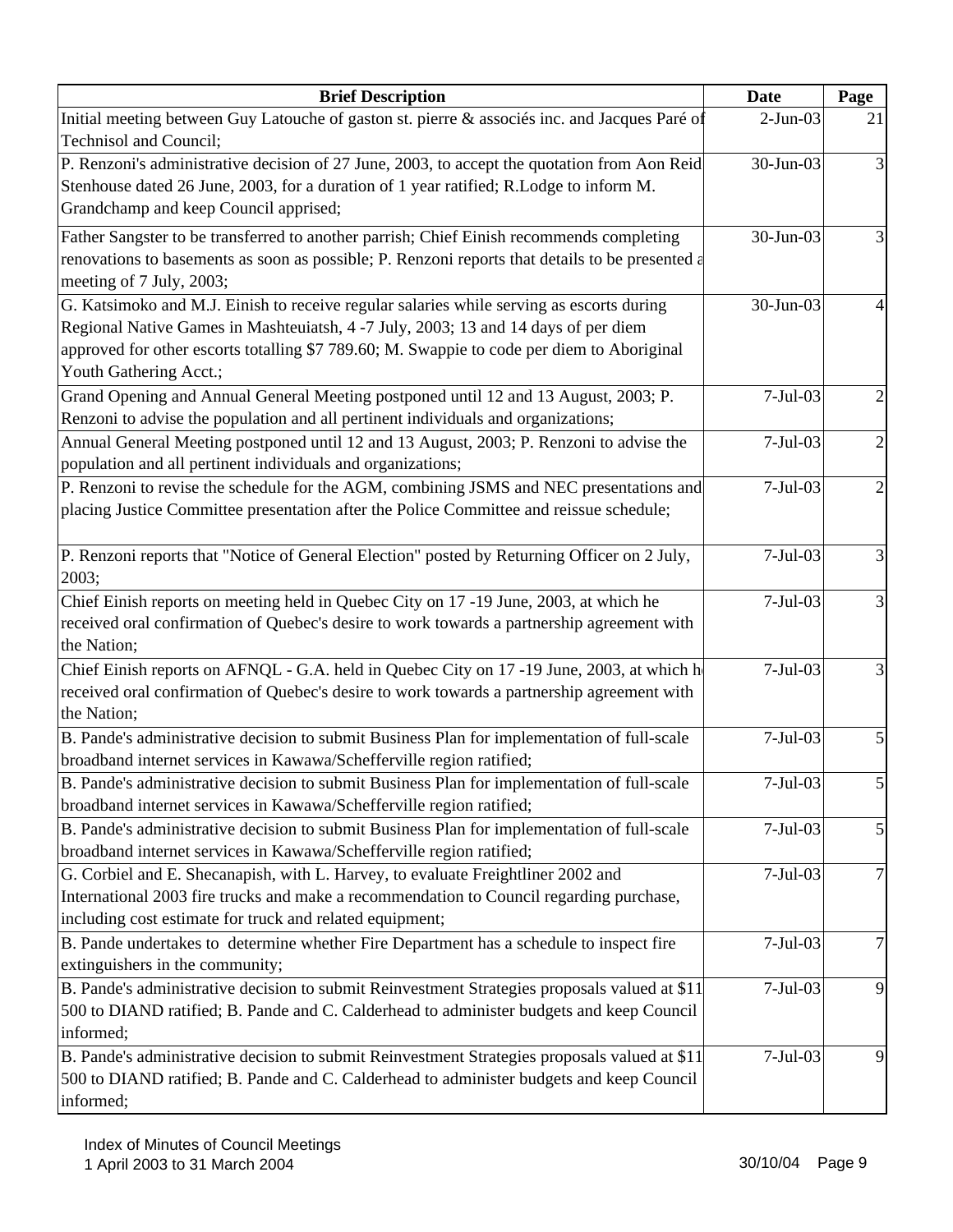| <b>Brief Description</b>                                                                                                                                                                                                                                          | <b>Date</b> | Page |
|-------------------------------------------------------------------------------------------------------------------------------------------------------------------------------------------------------------------------------------------------------------------|-------------|------|
| B. Pande's administrative decision to submit Reinvestment Strategies proposals valued at \$11                                                                                                                                                                     | $7-Jul-03$  |      |
| 500 to DIAND ratified; B. Pande and C. Calderhead to administer budgets and keep Council                                                                                                                                                                          |             |      |
| informed;                                                                                                                                                                                                                                                         |             |      |
| B. Pande's administrative decision to submit Reinvestment Strategies proposals valued at \$11                                                                                                                                                                     | $7-Jul-03$  | 9    |
| 500 to DIAND ratified; B. Pande and C. Calderhead to administer budgets and keep Council                                                                                                                                                                          |             |      |
| informed;                                                                                                                                                                                                                                                         |             |      |
| Responsibility to manage the domain name e-mail service (naskapi.ca) transferred to Imuun;                                                                                                                                                                        | $7-Jul-03$  | 10   |
| Responsibility to manage the domain name e-mail service (naskapi.ca) transferred to Imuun;                                                                                                                                                                        | $7-Jul-03$  | 10   |
| Responsibility to manage the domain name e-mail service (naskapi.ca) transferred to Imuun;                                                                                                                                                                        | $7-Jul-03$  | 10   |
| Atmacinta and DG to update information on Community Web Site on a regular basis;                                                                                                                                                                                  | $7-Jul-03$  | 11   |
| Atmacinta and DG to update information on Community Web Site on a regular basis;                                                                                                                                                                                  | $7-Jul-03$  | 11   |
| B. Pande provides update on research with respect to management system for Internet Café<br>and Computer & Training Centre;                                                                                                                                       | $7-Jul-03$  | 11   |
| B. Pande provides update on research with respect to management system for Internet Café<br>and Computer & Training Centre;                                                                                                                                       | $7-Jul-03$  | 11   |
| B. Pande provides update on research with respect to management system for Internet Café<br>and Computer & Training Centre;                                                                                                                                       | $7-Jul-03$  | 11   |
| B. Pande provides update on research with respect to management system for Internet Café<br>and Computer & Training Centre;                                                                                                                                       | $7-Jul-03$  | 11   |
| Discussion between Councillors I. Pien and E. Shecanapish regarding the number of<br>permanent carpenters employed by the DPW for housing maintenance;                                                                                                            | $7-Jul-03$  | 11   |
| Discussion between Councillors I. Pien and E. Shecanapish regarding the number of<br>permanent carpenters employed by the DPW for housing maintenance;                                                                                                            | $7-Jul-03$  | 11   |
| Job descriptions and postings for Manager, Part-time Animators, Youth Centre Coordinator,                                                                                                                                                                         | $7-Jul-03$  | 14   |
| and Janitor approved; B. Pande to revise postings to give effect to revisions by Council; E.                                                                                                                                                                      |             |      |
| Shecanapish to have revised descriptions signed by relevant employees and post new postings                                                                                                                                                                       |             |      |
| in the community;                                                                                                                                                                                                                                                 |             |      |
| P. Renzoni and B. Pande provide update on status of Water Quality Technicians training and<br>future employment;                                                                                                                                                  | $7-Jul-03$  | 14   |
| Policies & Procedures, July, 2003 approved-in-principle subject to comments from E.                                                                                                                                                                               | $7-Jul-03$  | 15   |
| Shecanapish and J. Mitchell; B. Pande to inform Council of any such comments and<br>recommendations and finalize document by 1 August, 2003;                                                                                                                      |             |      |
| P. Renzoni reports soil testing to be undertaken shortly;                                                                                                                                                                                                         | $7-Jul-03$  | 15   |
| DiPW and Bruser and Ass. to inspect new residential sector to determine need for new ESA<br>before 9 July, 2003; subject to confirmation that no contaminants present, DiPW to<br>communicate that confirmation to M. M. Desmeules, Funding Officer by same date; | $7-Jul-03$  | 17   |
| "Naskapi Community Centre & Recreation Facility. Recreation & Sports Coordinator"<br>contract dated 7 July, 2003, approved; Chief Einish to execute;                                                                                                              | $7-Jul-03$  | 17   |
| E. Shecanapish summarizes an update of the status of the Summer Career Placement<br>programme;                                                                                                                                                                    | $7-Jul-03$  | 18   |